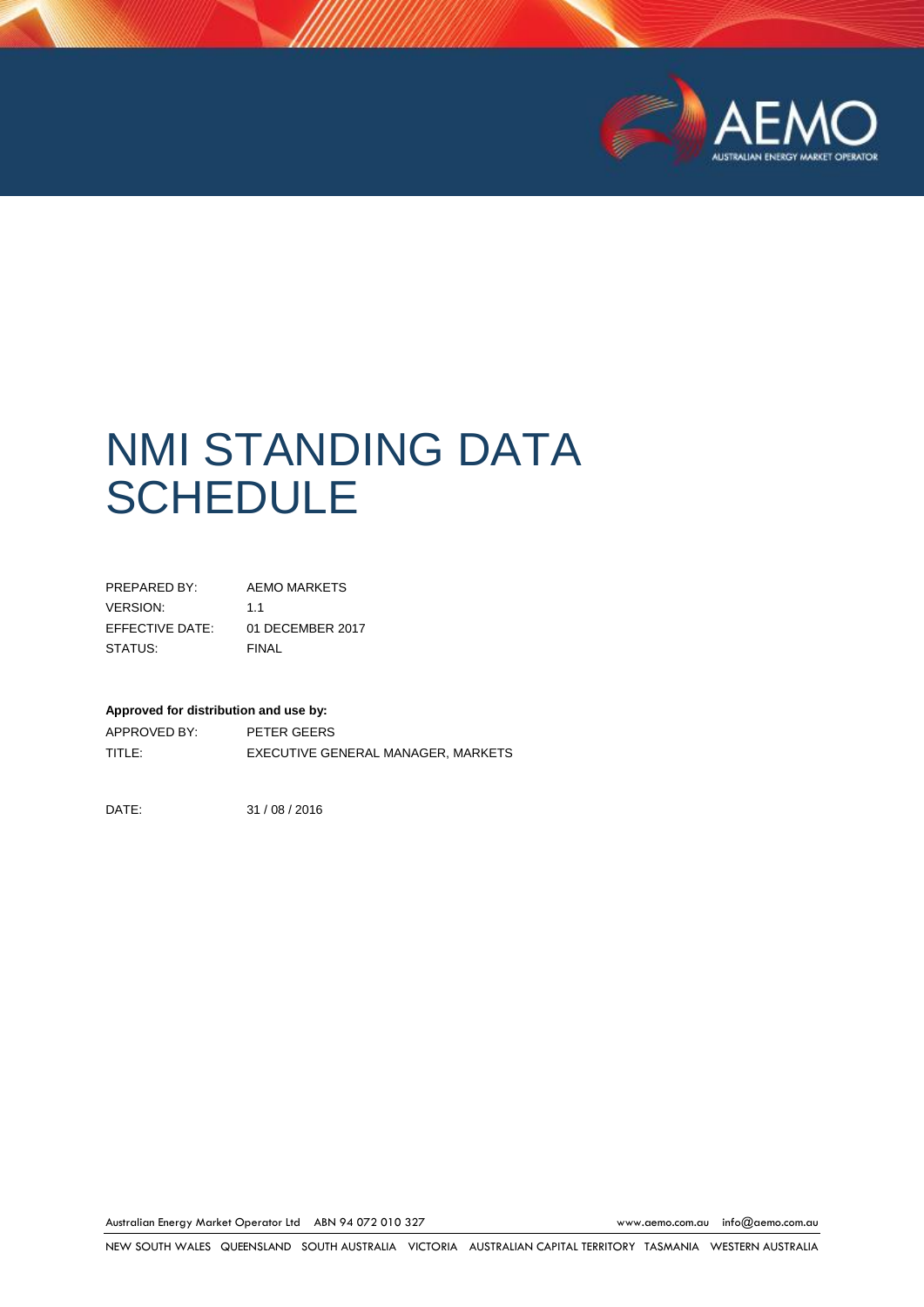

## VERSION RELEASE HISTORY

| <b>Version</b> | <b>Effective</b><br>Date | <b>Summary of Changes</b>                                                                                                                                                                                                                                                                                                           |
|----------------|--------------------------|-------------------------------------------------------------------------------------------------------------------------------------------------------------------------------------------------------------------------------------------------------------------------------------------------------------------------------------|
| 1.0            | March 2012               | First Issue                                                                                                                                                                                                                                                                                                                         |
| 1.1            | 01 December<br>2017      | Updated to incorporate:<br>National Electricity Amendment (Expanding competition in metering and related<br>٠<br>services) Rule 2015. No.12;<br>National Electricity Amendment (Embedded Networks) Rule 2015 No. 15; and<br>$\bullet$<br>National Electricity Amendment (Meter Replacement Processes) Rule 2016 No. 2.<br>$\bullet$ |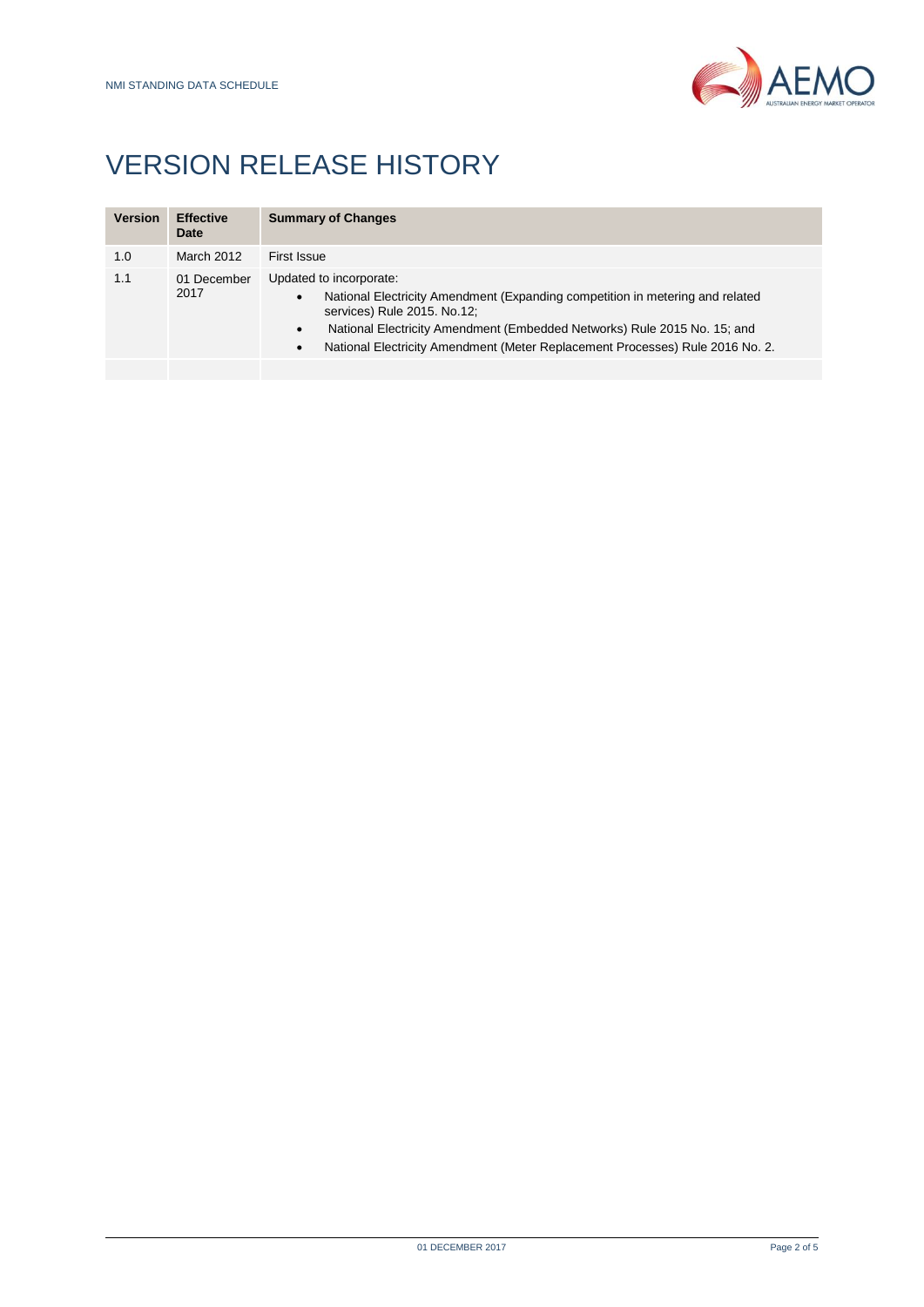

## **CONTENTS**

| 1.             | <b>INTRODUCTION</b>                                           | 4              |
|----------------|---------------------------------------------------------------|----------------|
| 1.1            | <b>Purpose and Scope</b>                                      | 4              |
| 1.2            | Definitions and Interpretation                                | 4              |
| 1.3            | <b>Related AEMO Documents</b>                                 | 4              |
| 2 <sub>1</sub> | <b>NMI STANDING DATA SCHEDULE</b>                             | $\overline{4}$ |
| 3 <sub>1</sub> | <b>RIGHTS AND OBLIGATIONS</b>                                 | 5              |
| 3.1            | Obligations to supply data for the NMI Standing Data Schedule | 5              |
| 3.2            | Access to the NMI Standing Data Schedule                      | 5              |
| 4.             | <b>AMENDMENTS</b>                                             | 5              |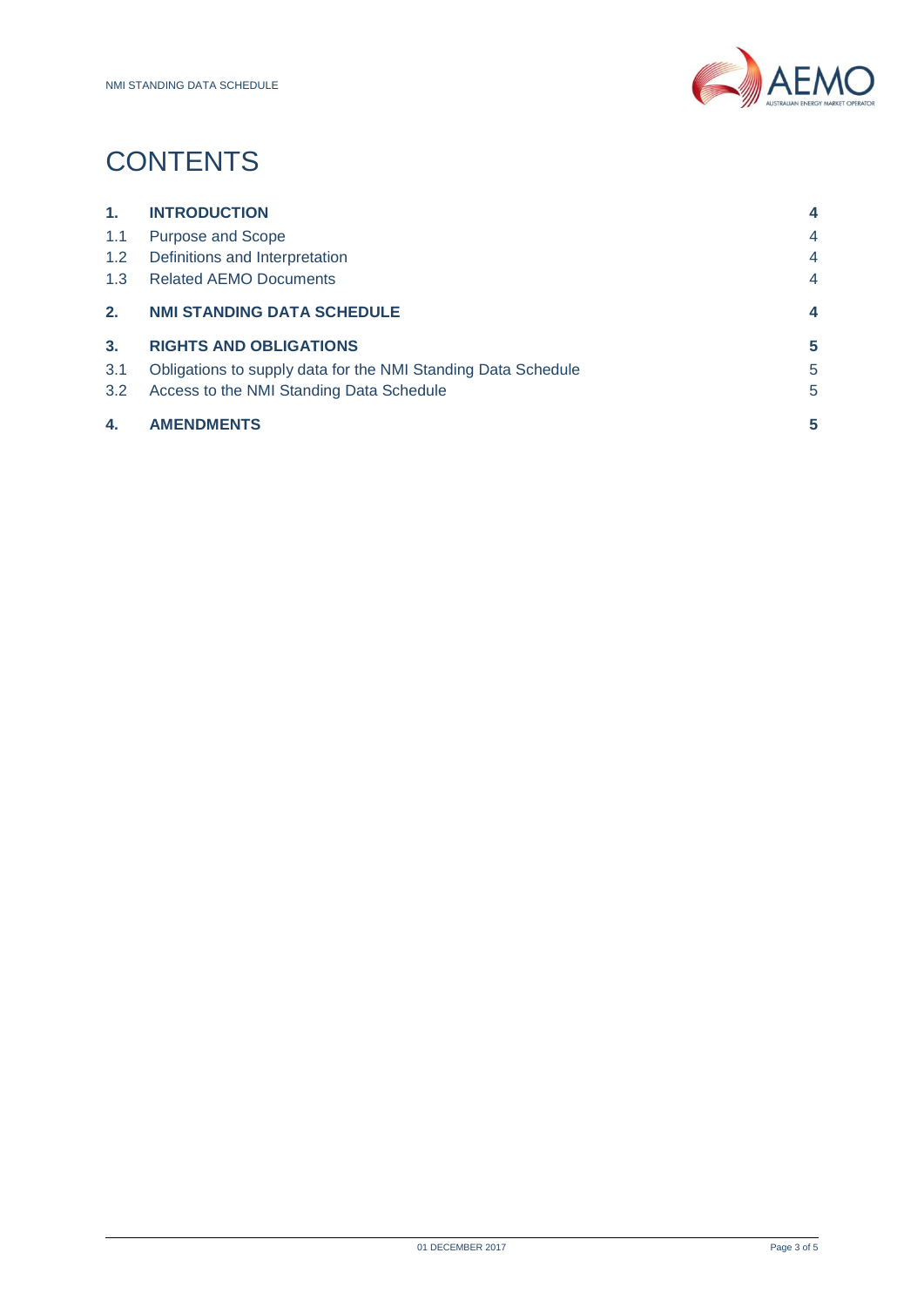

### <span id="page-3-0"></span>**1. INTRODUCTION**

#### <span id="page-3-1"></span>**1.1 Purpose and Scope**

This is the *NMI Standing Data Schedule* made under clause 3.13.12 (for Victoria) and 3.13.12A (for the rest of the *NEM*) of the NER (**NMI Standing Data Schedule**).

This *NMI Standing Data Schedule* has effect only for the purposes set out in the NER. The NER and the *National Electricity Law* prevail over this *NMI Standing Data Schedule* to the extent of any inconsistency.

#### <span id="page-3-2"></span>**1.2 Definitions and Interpretation**

The Retail Electricity Market Procedures – Glossary and Framework:

- (a) is incorporated into and forms part of this *NMI Standing Data Schedule*; and
- (b) should be read with this *NMI Standing Data Schedule*.

#### <span id="page-3-3"></span>**1.3 Related AEMO Documents**

| <b>Title</b>                                      | Location                                                                                                                                    |
|---------------------------------------------------|---------------------------------------------------------------------------------------------------------------------------------------------|
| Retail Market Procedures - Glossary and Framework | http://aemo.com.au/Electricity/National-Electricity-Market-<br>NEM/Retail-and-metering/Glossary-and-Framework                               |
| <b>CATS Procedures</b>                            | http://www.aemo.com.au/Electricity/National-Electricity-Market-<br>NEM/Retail-and-metering/Market-Settlement-and-Transfer-Solutions         |
| <b>WIGS Procedures</b>                            | http://www.aemo.com.au/Electricity/National-Electricity-Market-<br>NEM/Retail-and-metering/Market-Settlement-and-Transfer-Solutions         |
| <b>MDFF Specification</b>                         | http://www.aemo.com.au/Electricity/National-Electricity-Market-<br>NEM/Retail-and-metering/Metering-procedures-quidelines-and-<br>processes |

#### <span id="page-3-4"></span>**2. NMI STANDING DATA SCHEDULE**

The following data in respect of a *connection point* constitute the *NMI Standing Data Schedule*:

| <b>NMI</b>                      | NMI Checksum          | <b>NMI Classification Code</b>  |
|---------------------------------|-----------------------|---------------------------------|
| <b>NMI Status Code</b>          | DLF Code              | Datastream                      |
| Datastream Status Code          | Embedded Network Code | Jurisdiction Code               |
| <b>LNSP</b>                     | Meter Serial ID       | Meter Register Status Code      |
| Metering Installation Type Code | Network Tariff Code   | <b>NSRD</b>                     |
| Profile Name                    | Register Identifier   | Register Identifier Status Code |
| <b>Street Address</b>           | Time Of Day           | <b>TNI Code</b>                 |
| Unit of Measure                 |                       |                                 |